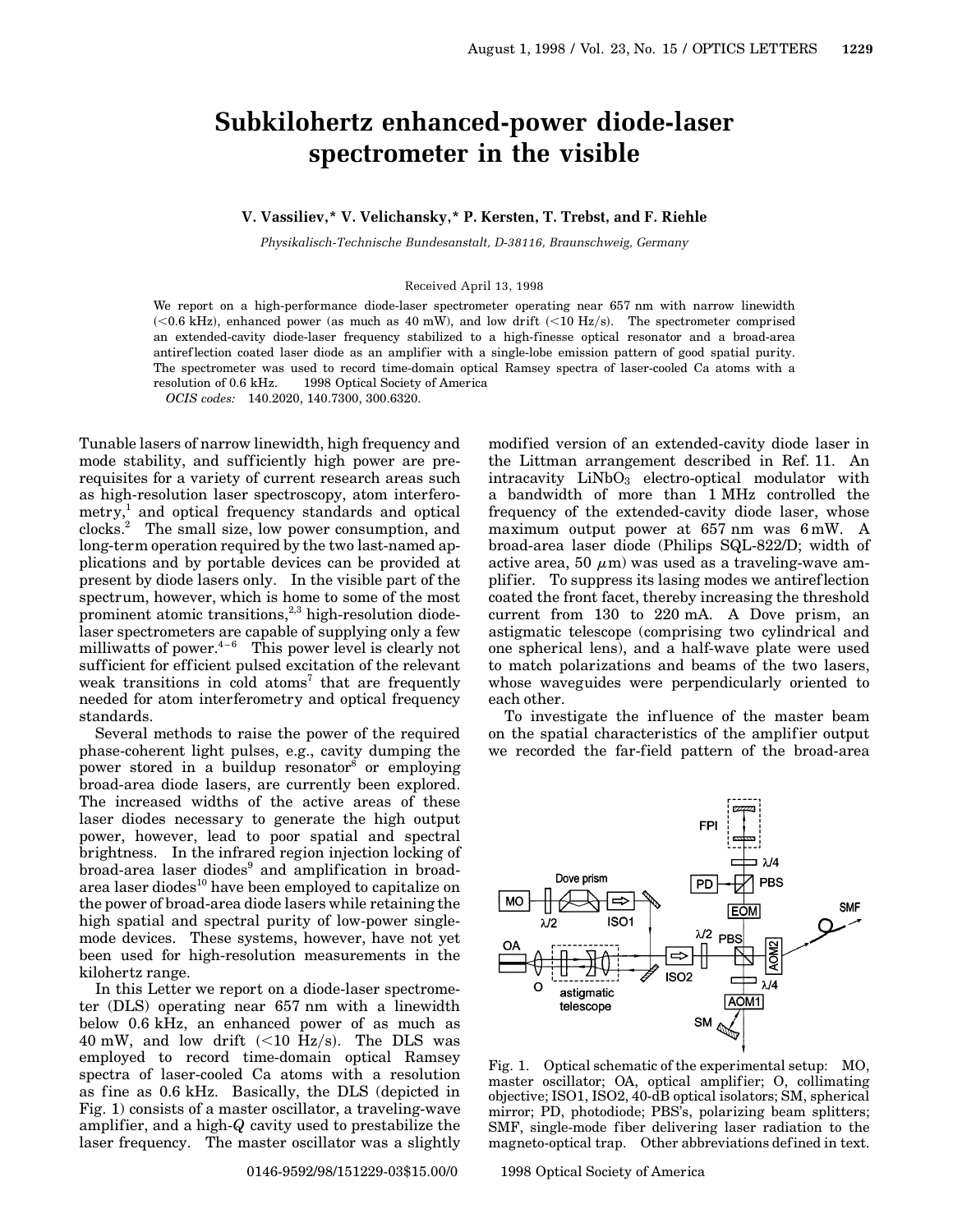laser diode in the plane of the laser junction. Data were taken for the amplifier biased slightly below its own threshold (215 mA; Fig. 2(a)] and above threshold [250 mA; Fig. 2(b)]. The initial far-field pattern in the absence of the injected beam (dotted curves) displays a two-lobe emission with an angle of  $\sim$ 4 deg between the lobes. The solid curves were taken in the presence of the injected beam.

Below threshold, the spatial and spectral properties of the amplifier were completely determined by the radiation of the master laser, with 92% of the total power concentrated in the narrow lobe [Fig.  $2(a)$ ]. The balance, 8%, is due to imperfect coupling; additional small diffraction maxima are also visible. Above threshold, the output characteristics of the amplifier result from a competition between the field of the slave and the injected field, because the two share gain in the active region of the amplifier. As a consequence, the injected field suppressed self-oscillation of the amplifier [Fig. 2(b)]. However, above a certain current level, depending on the master power of the master laser and on the frequency separation between the master laser and the amplifier, both the original and the amplified fields coexisted. The high spatial purity of the output beam was demonstrated by its coupling into the single-mode polarization-preserving fiber with an overall efficiency of  $n = 43%$ .

The linewidth of the amplified radiation of the freerunning master laser was determined to be  $\sim$  30 kHz from a measurement of the beat note with a highresolution dye-laser spectrometer. To reduce further the frequency fluctuations of the DLS we used a  $\frac{1}{2}$  the modulation technique<sup>12</sup> to stabilize the laser frequency to an appropriate resonance frequency of a Fabry–Perot interferometer (FPI). For better stability the FPI was made of two Zerodur mirrors of 1- and 10-m radius optically contacted to a Zerodur spacer suspended in a temperature-stabilized vacuum chamber. The FPI had a finesse of  $F = 5800$  and a 3-GHz free spectral range. The frequency of the spectrometer was controlled by an acousto-optic modulator (AOM1; Fig. 1), which introduced an adjustable offset between the frequency of the laser and a resonance frequency of the monolithic FPI. Double-passing AOM1 permitted frequency tuning with stable beam direction, independently of the driving frequency. We used a half-wave plate and a polarizing beam splitter to determine the optimum ratio of powers for stabilization and spectroscopy. For frequency stabilization<sup>12</sup> the beam coming from AOM1 passed an electro-optical modulator (EOM) and was coupled to the FPI. The reflected beam was directed to a detector to generate an error signal, which was integrated and fed back to the intracavity EOM of the master laser. With the EOM response of  $2 MHz/V$  the dynamic range was high enough to keep the DLS in lock for hours. The beat note between the spectrally narrowed DLS and a highly coherent dye laser demonstrates a spectral linewidth of the DLS of 0.6 kHz or  $less (Fig. 3).$ 

We used the laser to investigate the intercombination transition  ${}^{1}S_{0} - {}^{3}P_{1}$  of <sup>40</sup>Ca atoms (natural linewidth, 400 Hz). The frequency of this transition<sup>13</sup> is known

with a relative uncertainty of  $2.5 \times 10^{-13}$  and was recently recommended as the most accurate optical frequency standard for the realization of the length unit.<sup>14</sup> We prepared a slowly expanding cloud  $(v_{\rm rms}$   $<$ 1 m/s) of typically  $10^6$  cold Ca atoms<sup>7</sup> by releasing the atoms from a switched off magneto-optical trap. The laser radiation ( $\lambda = 423$  nm, power  $P > 30$  mW) required for trapping the Ca atoms was generated by a frequency-doubled diode-laser system similar to the one described in Ref. 5. Three pulses of a standing wave  $(P = 4$  mW) for interrogating the transition were generated from the cw DLS beam by a second AOM (AOM2; Fig. 1). The pulses, of  $\sim$ 2- $\mu$ s duration, were separated by the dark-time intervals *T*. The fluorescent decay of the excited Ca atoms was detected by a photomultiplier. The pulsed interaction scheme represents the time-domain equivalent of an optical Ramsey excitation or an atom interferometer, $1,7$  in which the number of excited atoms and hence the fluorescence signal includes a term that varies with



Fig. 2. Far-field distribution of the amplified output with (solid curves) and without (dotted curves) injected light from the master laser for amplifier currents of (a) 215 mA and (b) 250 mA.



Fig. 3. Beat note between the DLS and a dye-laser spectrometer when the master laser is locked to the high-*Q* cavity. Resolution bandwidth, 300 Hz; video bandwidth, 10 Hz; seep time, 10 s.